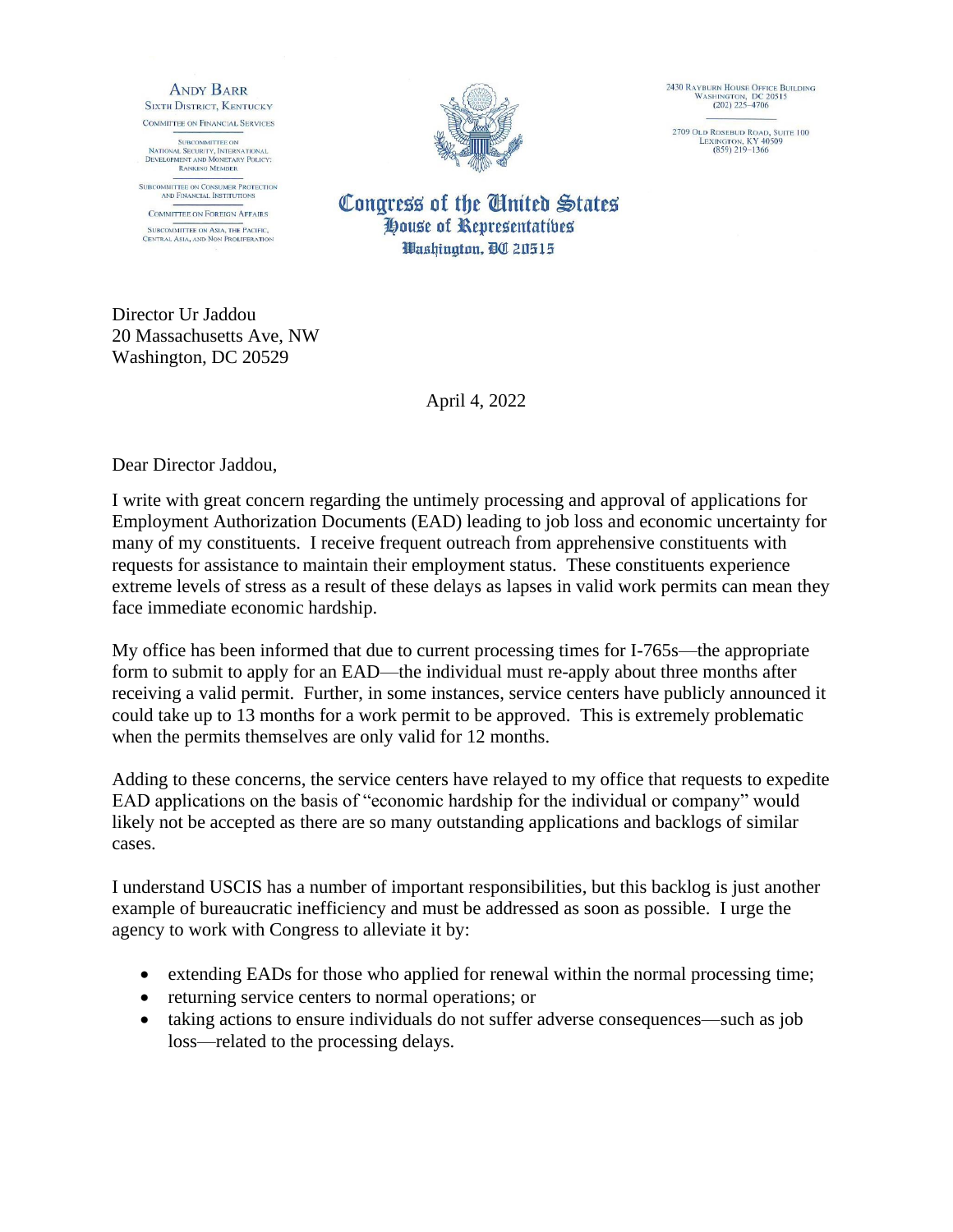Should you have any questions or concerns please contact Claire Osborn on my staff at [Claire.osborn@mail.house.gov](mailto:Claire.osborn@mail.house.gov) or 202-225-4706.

Sincerely,

Andy Bue

Andy Barr Member of Congress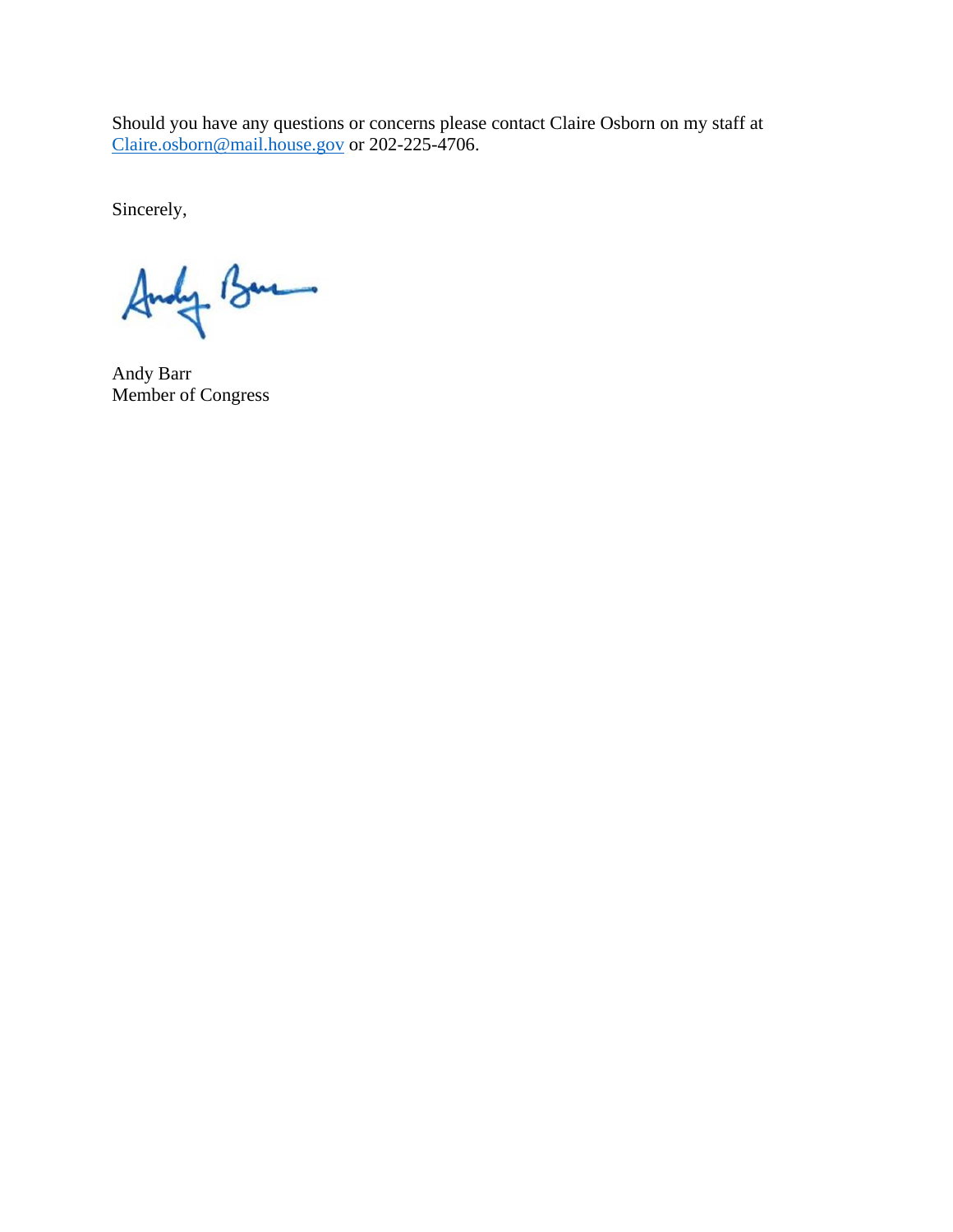**U.S. Department of Homeland Security** U.S. Citizenship and Immigration Services *Office of the Director (MS 2000)* Camp Springs, MD 20588-0009



April 15, 2022

The Honorable Andy Barr U.S. House of Representatives Washington, DC 20515

Dear Representative Barr:

Thank you for your April 4, 2022, letter regarding your concern with the processing times of Form I-765, Application for Employment Authorization.

Promoting efficiency in U.S. Citizenship and Immigration Services (USCIS) adjudications is one of my top priorities. Numerous factors, many of which were exacerbated by the COVID-19 public health emergency's impact on agency finances and operations, led to prolonged processing times for Form I-765. USCIS is aware of the real-life impact of such prolonged processing times and is actively taking steps to reduce the risk that some initial and renewal Form I-765 applicants may experience because of a lapse in employment authorization and/or documentation.

On March 29, 2022, USCIS announced several efforts to increase efficiency and reduce burdens to the legal immigration system. These efforts include a commitment to reducing processing backlogs and establishing new internal cycle time goals, as well as continuing to pursue a temporary final rule that would increase the automatic extension period of employment authorization and associated documentation for certain renewal applicants. USCIS is also realigning resources, improving systems, and making policy updates to reduce backlogs and processing times. Most recently, for example, USCIS increased the maximum validity period from one year to two years for initial and renewal Employment Authorization Documents (EADs) issued to asylees and refugees, noncitizens with withholding of deportation or removal, noncitizens with deferred action (not including Deferred Action for Childhood Arrivals), parolees, and VAWA self-petitioners.<sup>1</sup> Similarly, in June 2021, USCIS increased the maximum validity period for EADs issued to adjustment of status applicants.<sup>2</sup> These efforts are intended to

<sup>1</sup> *See* U.S. Dep't of Homeland Security (DHS), USCIS, Policy Alert, *Updating General Guidelines on Maximum Validity Periods for Employment Authorization Documents based on Certain Filing Categories* (Feb. 7, 2022), https://www.uscis.gov/sites/default/files/document/policy-manual-updates/20220207-

EmploymentAuthorizationValidity.pdf (last visited Apr. 11, 2022).

<sup>2</sup> *See* DHS, USCIS, Policy Alert, *Employment Authorization for Certain Adjustment Applicants* (June 9, 2021), https://www.uscis.gov/sites/default/files/document/policy-manual-updates/20210609-EmploymentAuthorization.pdf (last visited Apr. 11, 2022).